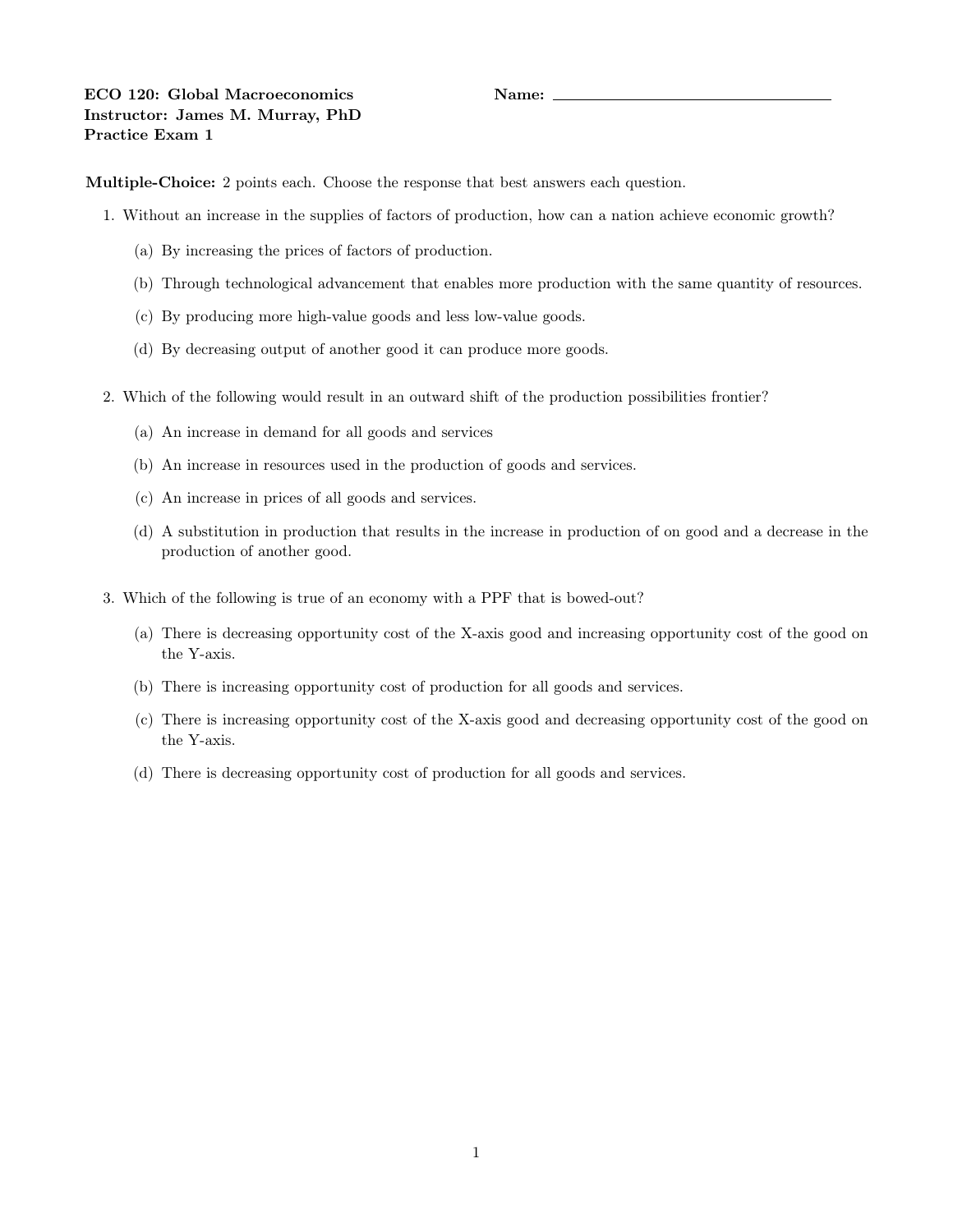

4. In the PPF below, what is the opportunity cost of the 9th plane?

- (a) 15 Trains
- (b) 8 Planes
- (c) 1 Train
- (d) 14 Trains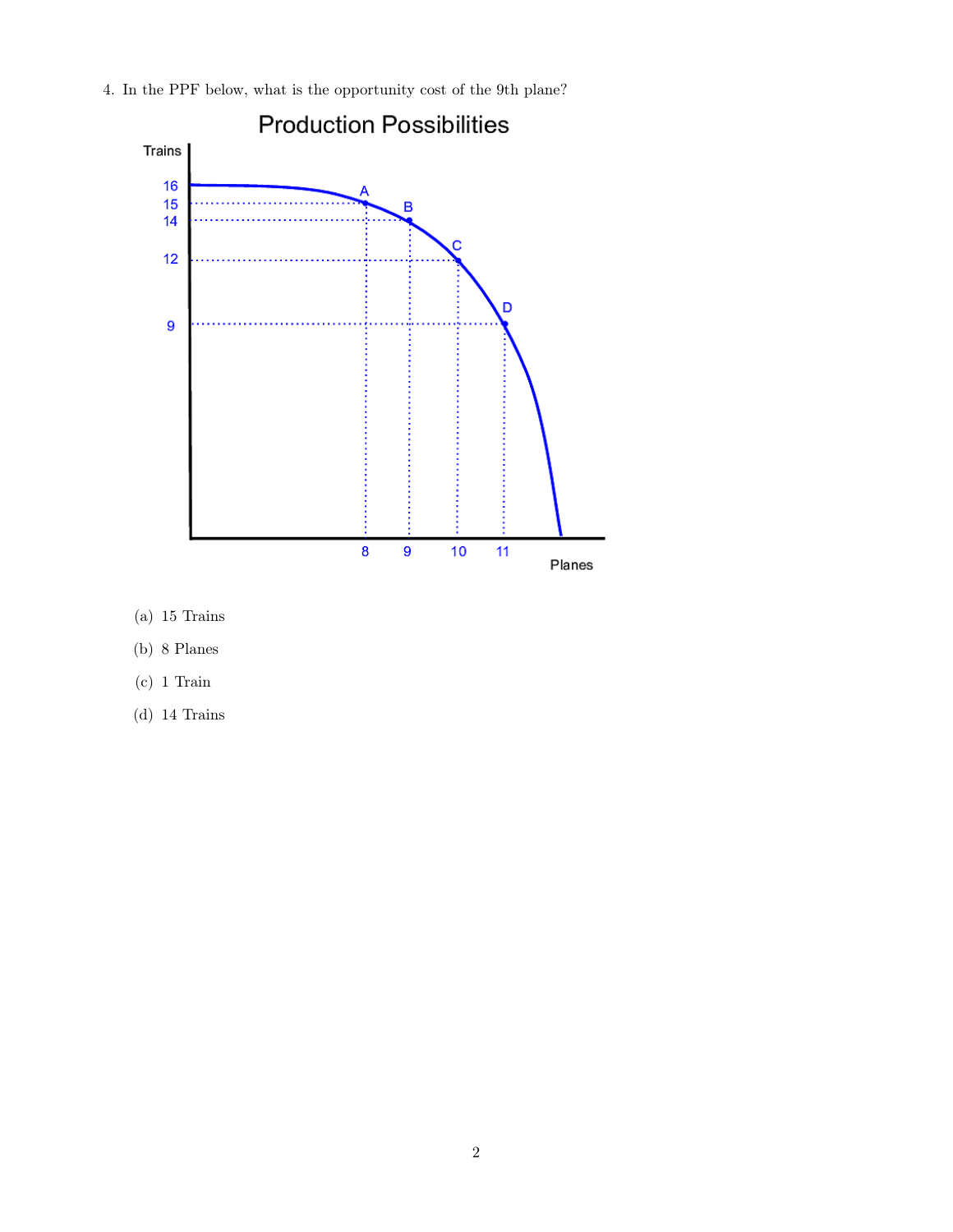5. Suppose an economy described with the PPF below was producing 9 planes and 9 trains. Which of the following is true?



- (a) The economy can produce more planes and more trains by using its resources more efficiently.
- (b) The economy's PPF must have shifted inward.
- (c) The economy's PPF must have shifted outward.
- (d) The economy can produce more planes, but only with an improvement in technology.
- 6. Suppose there is an improvement in the technology for producing smartphones. Which of the following should happen in the market?
	- (a) Supply shifts to the right, price increases, quantity increases
	- (b) Supply shifts to the right, price decreases, quantity increases
	- (c) Demand shifts to the right, price decreases, quantity increases
	- (d) Supply shifts to the right, price increases, quantity increases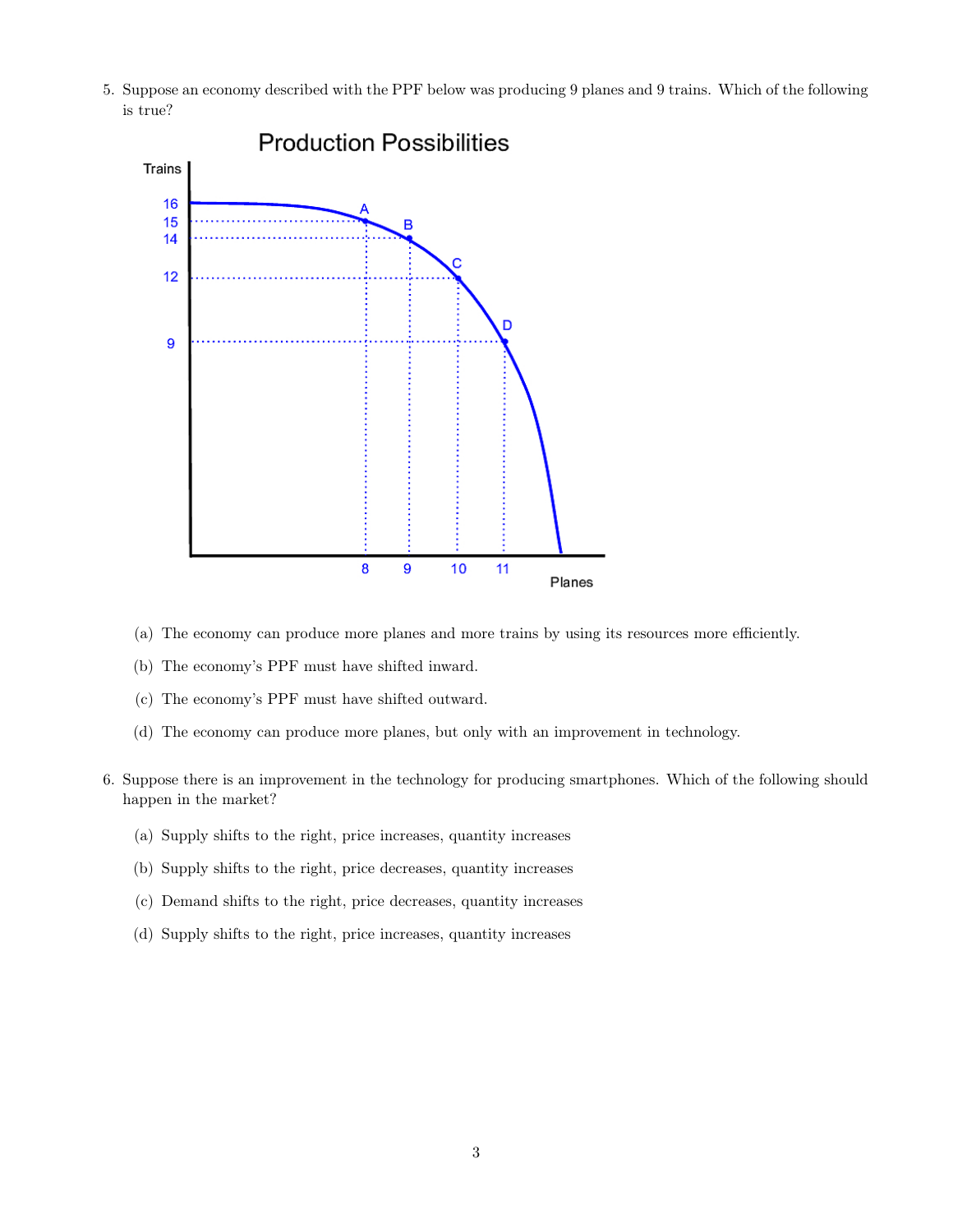- 7. Suppose there is an increase in the international price for steel. Which of the following should happen in the market for automobiles (which are made out of steel, among other things)?
	- (a) Demand will shift to the left, quantity will decrease and price will decrease.
	- (b) Supply will shift to the left, quantity will decrease, price will decrease.
	- (c) Demand will shift to the left, quantity will decrease and price will increase.
	- (d) Supply will shift to the left, quantity will decrease, price will increase.
- 8. Suppose there is a large permanent increase in gasoline prices. What would be the impact on the market for automobiles?
	- (a) Decrease in supply and an increase in price
	- (b) Decrease in demand and a decrease in price.
	- (c) Decrease in demand and a decrease in supply
	- (d) Decrease in demand and an increase in price
- 9. Suppose consumers' incomes increase. What would be the impact on the market for automobiles?
	- (a) Supply shifts to the right and the price decreases
	- (b) Demand shifts to the right and the supply shifts to the left.
	- (c) Demand shifts to the right and the price increases
	- (d) Demand shifts to the right and supply shifts to the right
- 10. Suppose consumers expect a decrease in the price of personal tablet devices (i.e. iPad, Android tablets) in the future. What is the impact of the expectation on the market for personal tablets devices today?
	- (a) Demand shifts to the right, price decreases, and quantity decreases.
	- (b) Demand shifts to the left, price decreases, and quantity decreases.
	- (c) Demand shifts to the right and the supply shifts to the left.
	- (d) Demand shifts to the right, price increases, and quantity increases.
- 11. Suppose dairy producers expect an increase in the price of cheese in the future. What is the impact of the expectation on the market for cheese today?
	- (a) Demand shifts to the left, price increases, quantity decreases
	- (b) Supply shifts to the left, price increases, quantity decreases
	- (c) Supply shifts to the right, price increases, quantity increases
	- (d) Demand shifts to the left, price increases, quantity decreases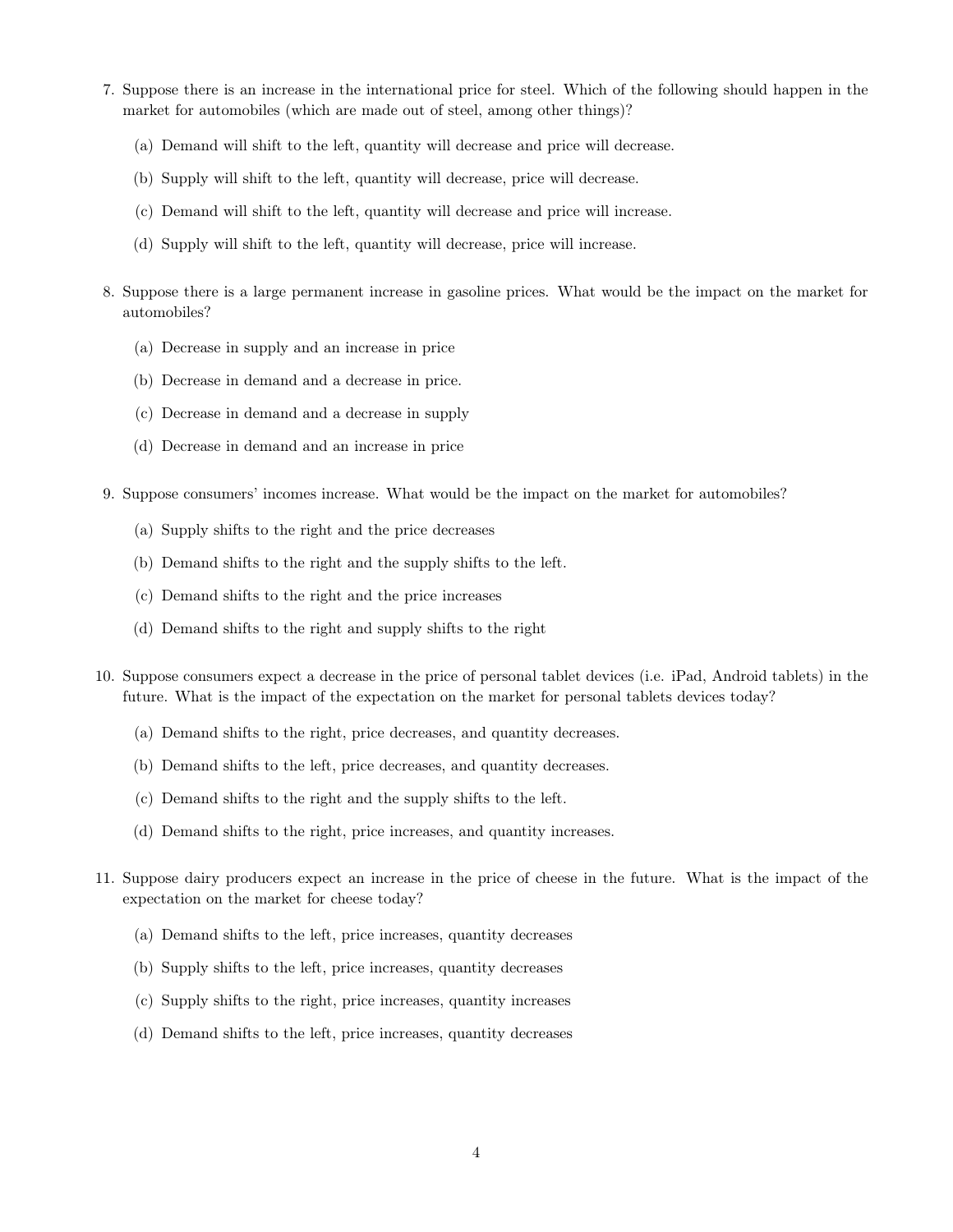- 12. If the nominal exchange rate between the American dollar and the Chinese Yuan is 6.79 CNY per 1 USD how many Chinese Yuan are required to buy a product that costs 100 USD?
	- (a) 14.73 CNY
	- (b) 6.79 CNY
	- (c) 679 CNY
	- (d) 1473 CNY
- 13. If the nominal exchange rate between the American dollar and the Chinese Yuan is 6.79 CNY per 1 USD how many American dollars are required to buy a product that costs 100 CNY?
	- (a) 14.73 USD
	- (b) 106.79 USD
	- (c) 679 USD
	- (d) 6.67 USD
- 14. Suppose legal barriers in the United States are reduced to allow more imports of electronic consumer goods produced in Japan. All else remaining equal, this should lead to which of the following?
	- (a) An increase in supply of Japanese Yen
	- (b) An decrease in supply of Japanese Yen
	- (c) An increase in supply of U.S. dollars
	- (d) An increase in demand for U.S. dollars
- 15. Suppose a trade agreement between Canada and Mexico results in higher demand in Canada for goods manufactured in Mexico. All else remaining equal, this should lead to which of the following?
	- (a) Decrease in demand for Mexican Peso
	- (b) Decrease in demand for Canadian Dollar
	- (c) Increase in demand for Canadian Dollar
	- (d) Increase in demand for Mexican Peso
- 16. Suppose financial investors expect a depreciation of the Korean Won against the Japanese Yen. What will be the impact on the market for currency exchange between the Won and Yen?
	- (a) The demand for the Korean Won shifts to the right and the demand for the Japanese Yen shifts to the left.
	- (b) The demand for the Korean Won shifts to the left and the demand for the Japanese Yen shifts to the right.
	- (c) The demand for the Korean Won shifts to the right and the demand for the Japanese Yen shifts to the right.
	- (d) The demand for the Korean Won shifts to the left and the demand for the Japanese Yen shifts to the left.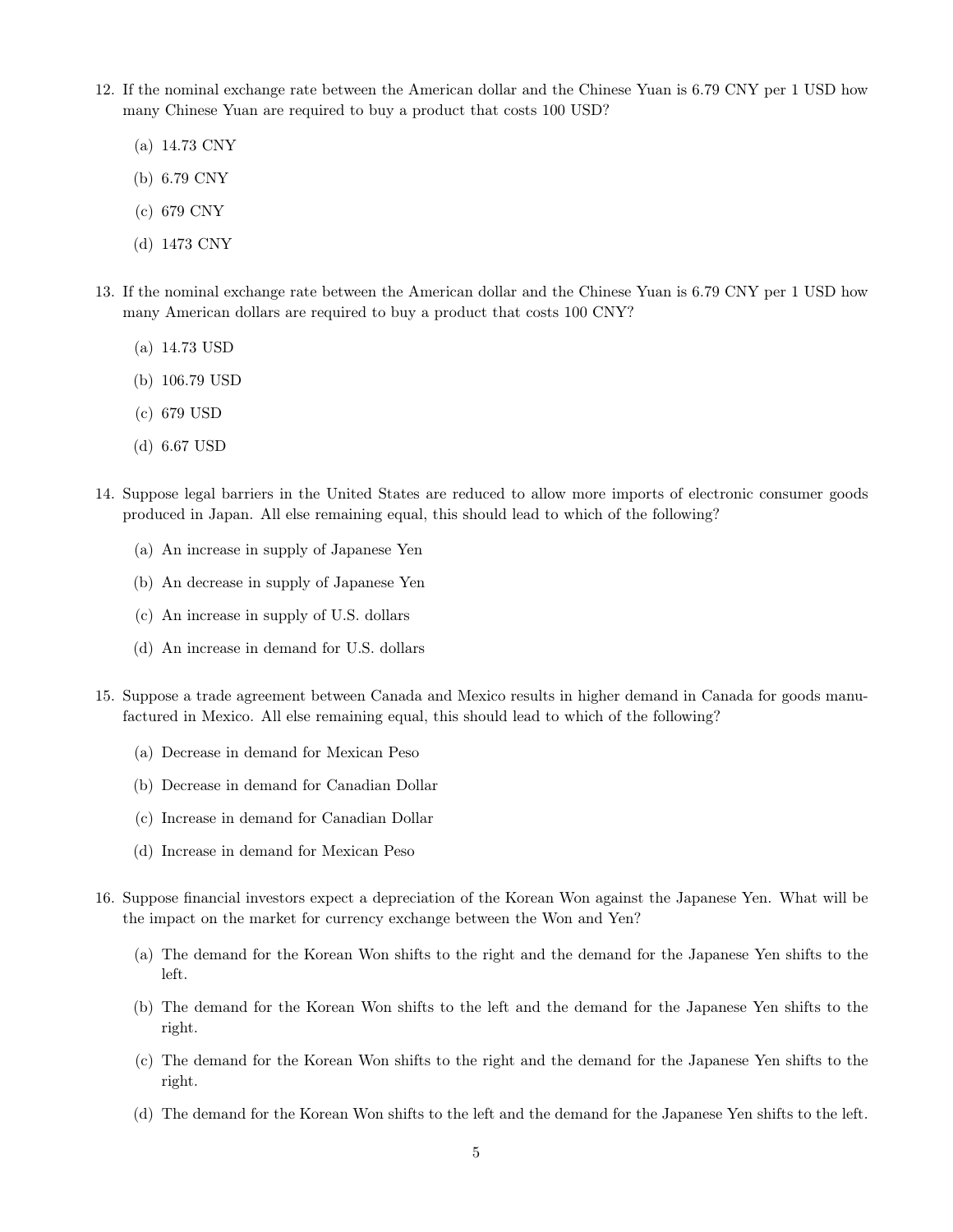- 17. Suppose China reduces trade barriers that allow its citizens to import more products from Europe and with lower taxes / tariffs. As a result,
	- (a) The Chinese Yuan will depreciate against the Euro.
	- (b) the Euro will depreciate against the Chinese Yuan.
	- (c) both the Euro and Chinese Yuan will appreciate relative to each other.
	- (d) the Chinese Yuan will appreciate against the Euro.
- 18. Suppose interest rates increase in the Euro area and remain constant everywhere else. Which of the following will happen in the currency exchange market between Euros and U.S. dollars?
	- (a) Euro will depreciate / U.S. dollar will depreciate
	- (b) Euro will depreciate / U.S. dollar will appreciate
	- (c) Euro will appreciate / U.S. dollar will not change in value relative to the Euro
	- (d) Euro will appreciate / U.S. dollar will depreciate

## 19. Nominal GDP is GDP in a given year

- (a) valued in the prices of the base year.
- (b) adjusted for inflation.
- (c) valued in the prices of that year.
- (d) adjusted for anticipated inflation.

20. The GDP deflator is a measure of the

- (a) total production of the economy adjusted for inflation.
- (b) average level of prices of final goods and services in the economy.
- (c) average level of prices of intermediate goods and services in the economy.
- (d) total production of the economy unadjusted for inflation.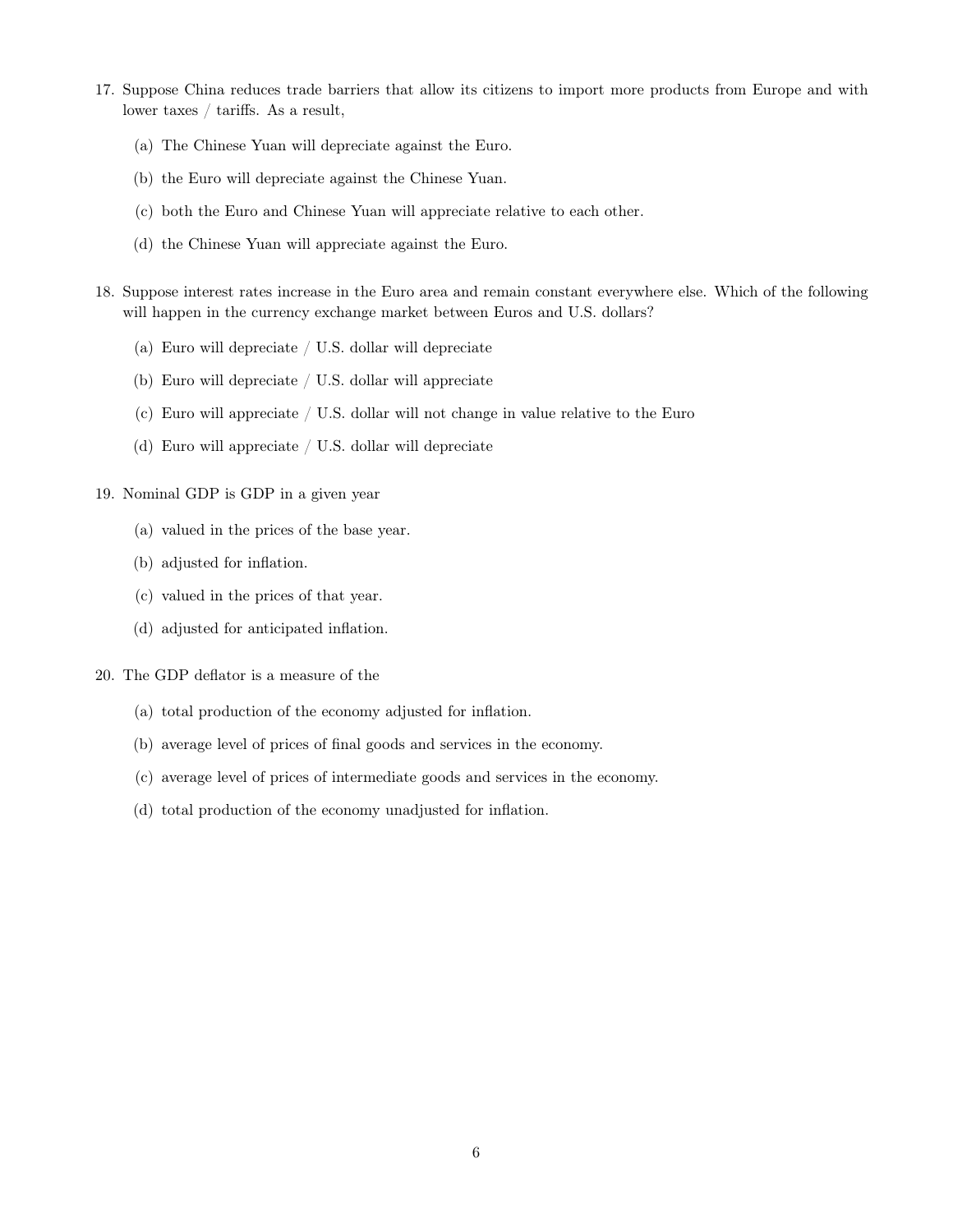21. Suppose an economy produces only oranges and apples and experienced the following quantities and prices:

Apples in 2019: Price  $= $1.50 \text{ Qty} = 20$ Oranges in 2019: Price  $= $1.00$  Qty  $= 15$ Apples in 2020: Price  $= $1.75$  Qty  $= 22$ Oranges in 2020: Price  $= $1.15$  Qty  $= 18$ 

Use 2019 as a base year and compute real GDP for 2020.

- (a) \$59.20
- (b) \$51
- (c) \$45
- (d) \$52.25

22. Suppose an economy produces only oranges and apples and experienced the following quantities and prices:

Apples in 2019: Price  $= $1.50 \text{ Qty} = 20$ Oranges in 2019: Price  $= $1.20$  Qty  $= 15$ Apples in 2020: Price  $= $1.75$  Qty  $= 22$ Oranges in 2020: Price  $= $1.50$  Qty  $= 16$ 

Use 2019 as a base year and compute the inflation rate.

- (a) 11.2%
- (b) 32.8%
- (c) 7.6%
- (d) 19.5%

23. Structural unemployment can result from which of the following?

- (a) A persistent mismatch between the skills and characteristics of workers and the requirements of the jobs.
- (b) Normal process of searching for jobs
- (c) A slow down of the economy
- (d) Rising and falling inflation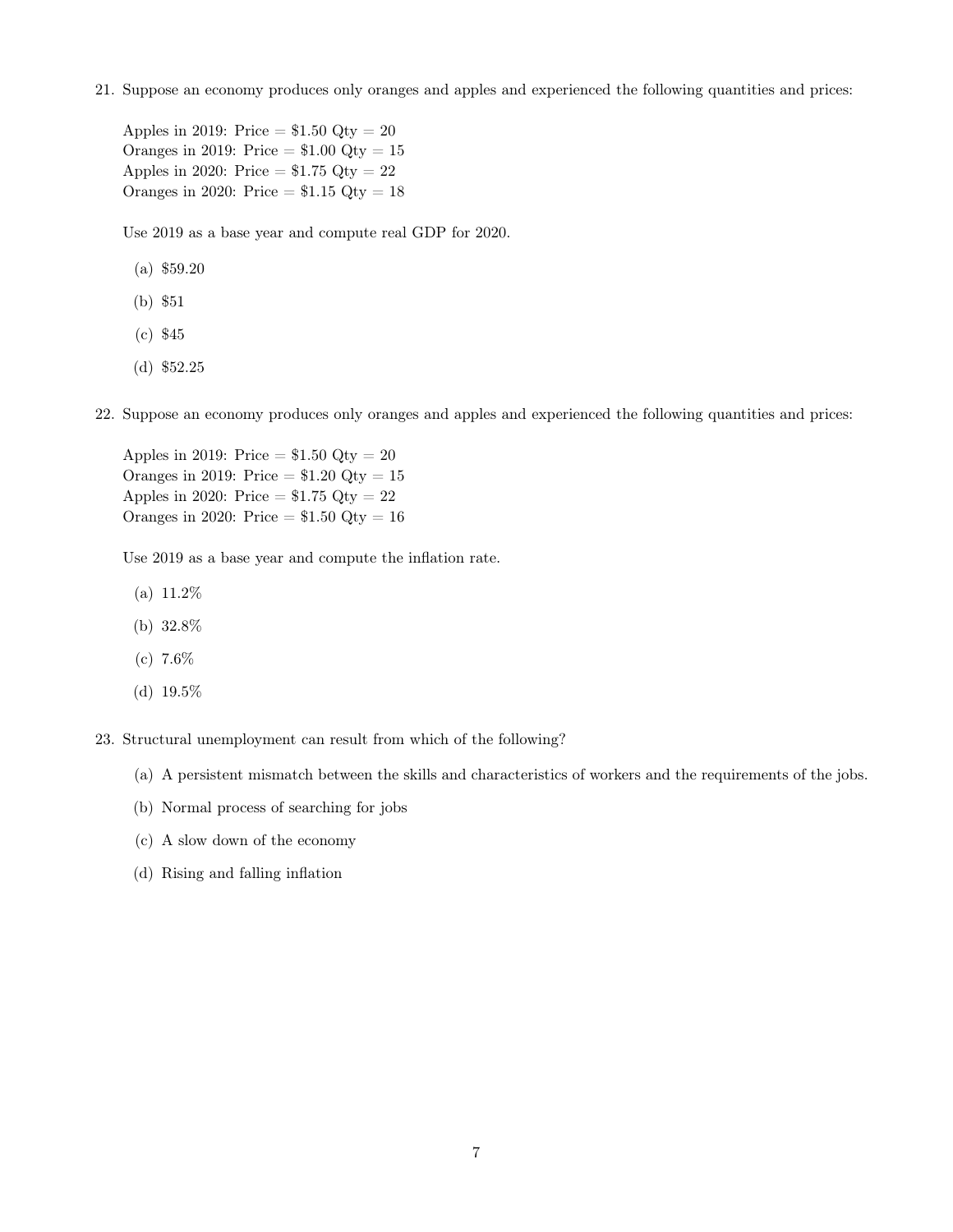24. Suppose the working-age population of a fictional economy can be described as follows:

- 25 people are retired
- 80 have full-time employment
- 15 have part-time employment
- 5 are looking for employment but not currently employed
- 10 would like employment but are not looking for employment because they think no jobs are available

What is the unemployment rate?

- (a) 3.7%
- (b) 5%
- $(c) 11.1\%$
- (d) 13.6%

25. Which one of these people are not included in the labor force?

- (a) A person who needs full-time work but can only find part-time work.
- (b) A person who quit their job in order to return to school.
- (c) A person who lost their job during the recession and is looking for work.
- (d) A person who quit their job because they hate it, but they can't find another job.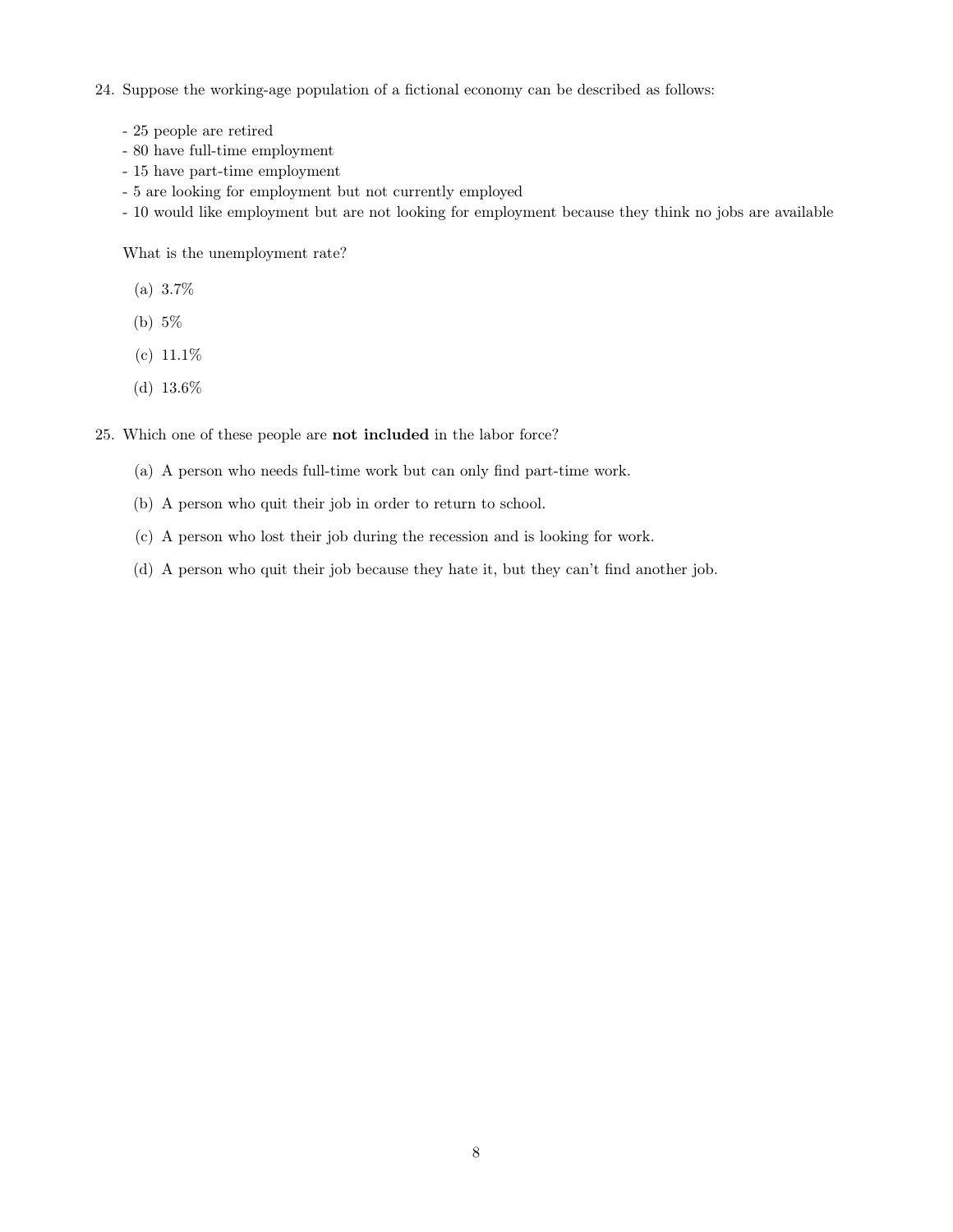Short-answer problem-solving questions: 5 points each. Answer the questions in the space provided.

26. Suppose the ash from forest fires in Oregon destroys agricultural fields. Describe and illustrate the impact on the equilibrium price and quantity for agricultural products.

27. Suppose a government gives tax rebates to people who buy fuel-efficient compact cars. Describe and illustrate the impact on the equilibrium price and quantity for trucks and SUVs (which are larger and less fuel-efficient).

28. Suppose internet video streaming services become cheaper and at the same time, technological innovations make it less costly for movie theaters to operate. Describe and illustrate the impact on the equilibrium price and quantity of movie theater showings.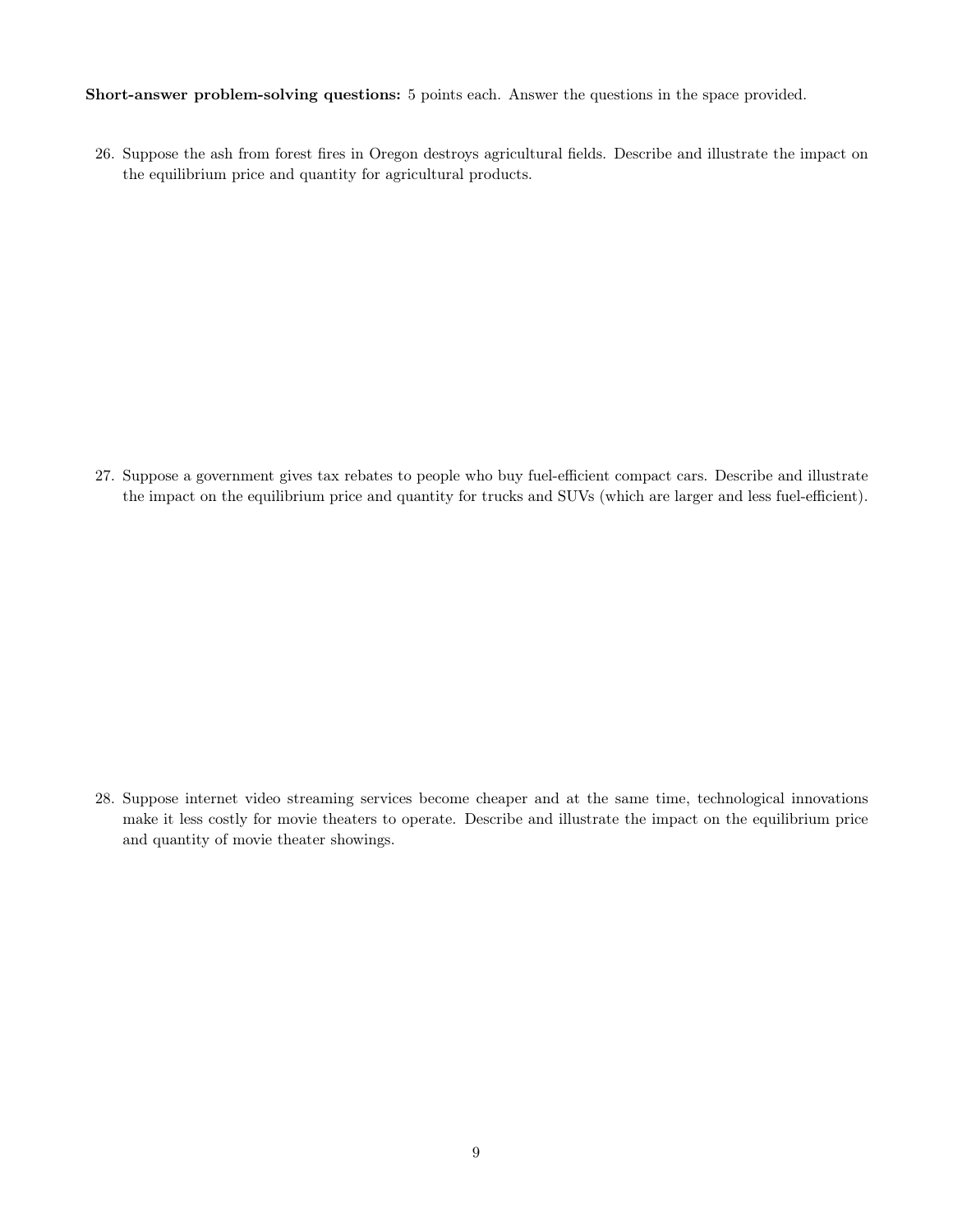29. Suppose weather conditions in spring and summer provided an excellent growing season for tomatoes, while at the same time, new research is reported in the news suggesting tomatoes provide more health benefits than previously thought. Describe and illustrate the impact on the equilibrium price and quantity of tomatoes.

30. Suppose interest rates increase in Russia and Euro area, but the increase is larger in the Euro area. Describe and illustrate the impact on the Russian Ruble (RUR) to Euro (EUR) exchange rate.

31. Suppose incomes decrease in Indonesia and there is no change in incomes in Japan. Describe and illustrate the impact on the Indonesian Rupiah (IDR) to Japanese Yen (JPY) exchange rate.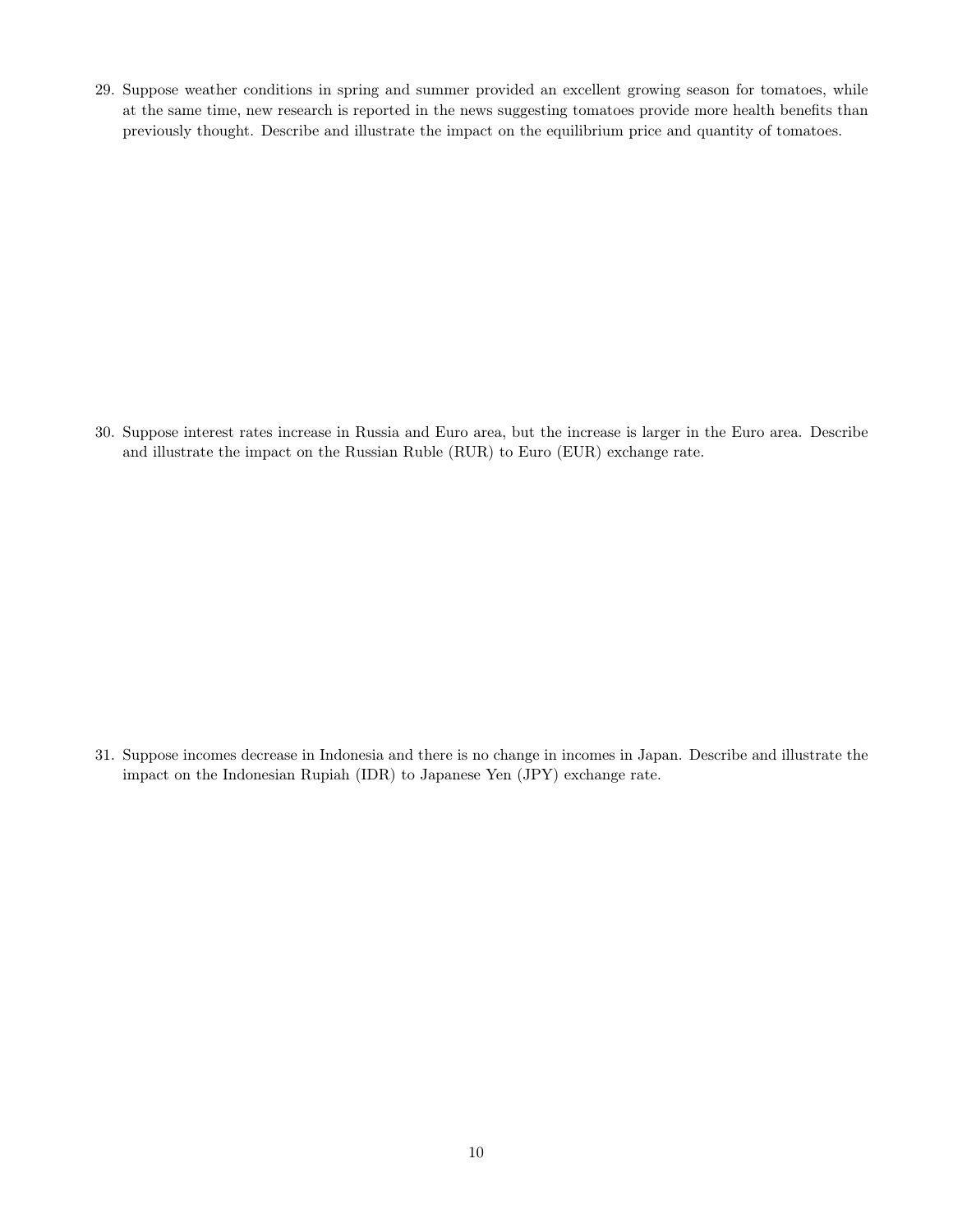32. Suppose an economy produces only automobiles and trains and experienced the following quantities and prices:

Automobiles in 2019: Price  $= $10,000$  Qty  $= 220$ Trains in 2019: Price  $= $120,000$  Qty  $= 15$ Automobiles in 2020: Price  $= $11,000$  Qty  $= 240$ Trains in 2020: Price =  $$125,000$  Qty = 18

Use 2019 as a base year and compute the growth rate of real gross domestic product from 2019-2020.

33. Suppose an economy produces only automobiles and trains and experienced the following quantities and prices:

Automobiles in 2019: Price  $= $18,000$  Qty  $= 80$ Trains in 2019: Price =  $$100,000$  Qty = 7 Automobiles in 2020: Price  $= $19,000$  Qty  $= 85$ Trains in 2020: Price =  $$110,000$  Qty = 10

Use 2019 as a base year and compute the inflation rate from 2019-2020.